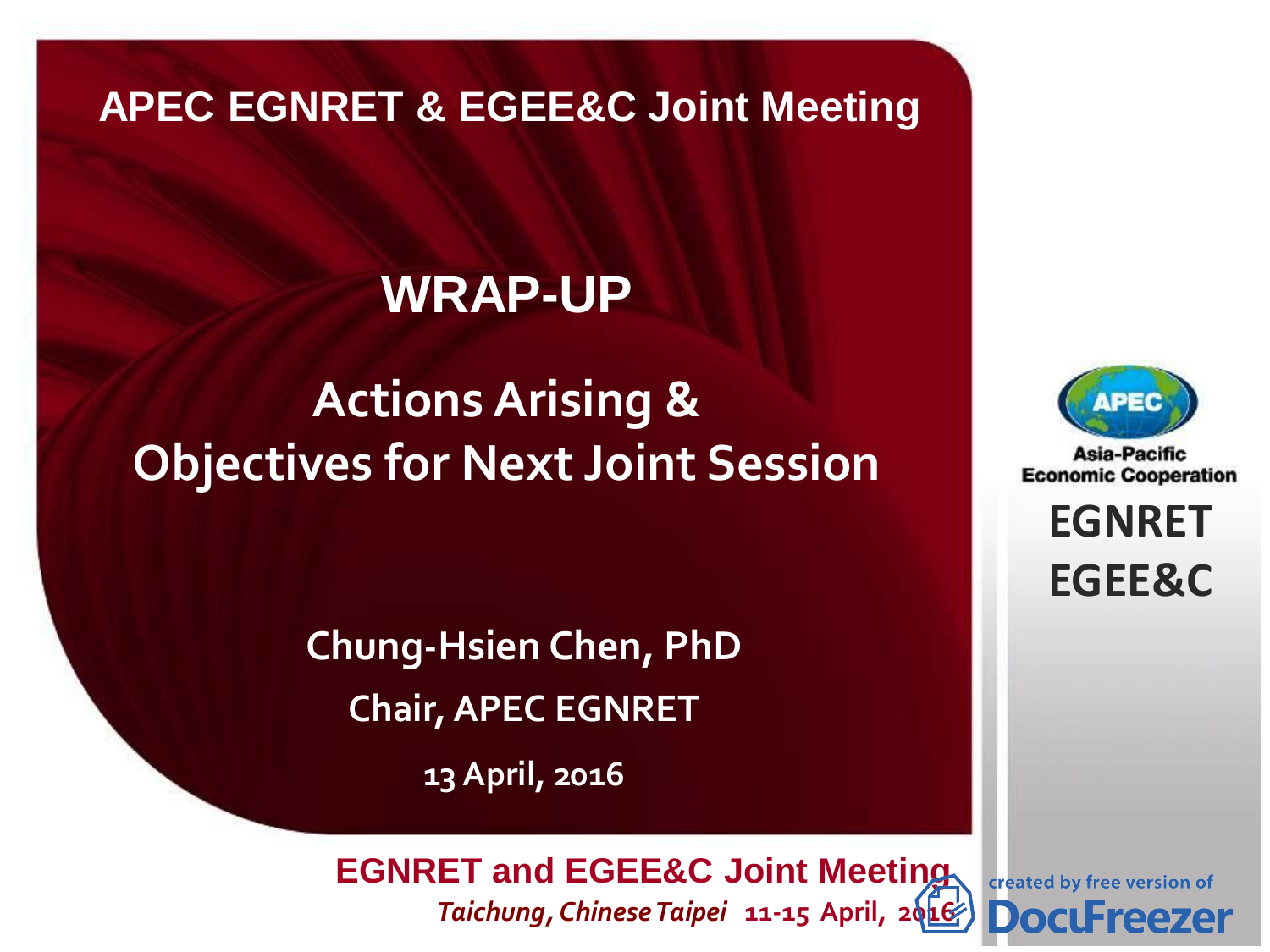## **Action (1) for Next Joint Session**



#### **Meeting Theme**

#### **How to Achieve Sustainable and Resilient Energy Development in APEC Region in Line with COP21**



#### **Asia-Pacific Economic Cooperation**



**Page 2 2 EGNRET and EGEE&C Joint Meeting** *Taichung, Chinese Taipei 11-15 April,* **2016**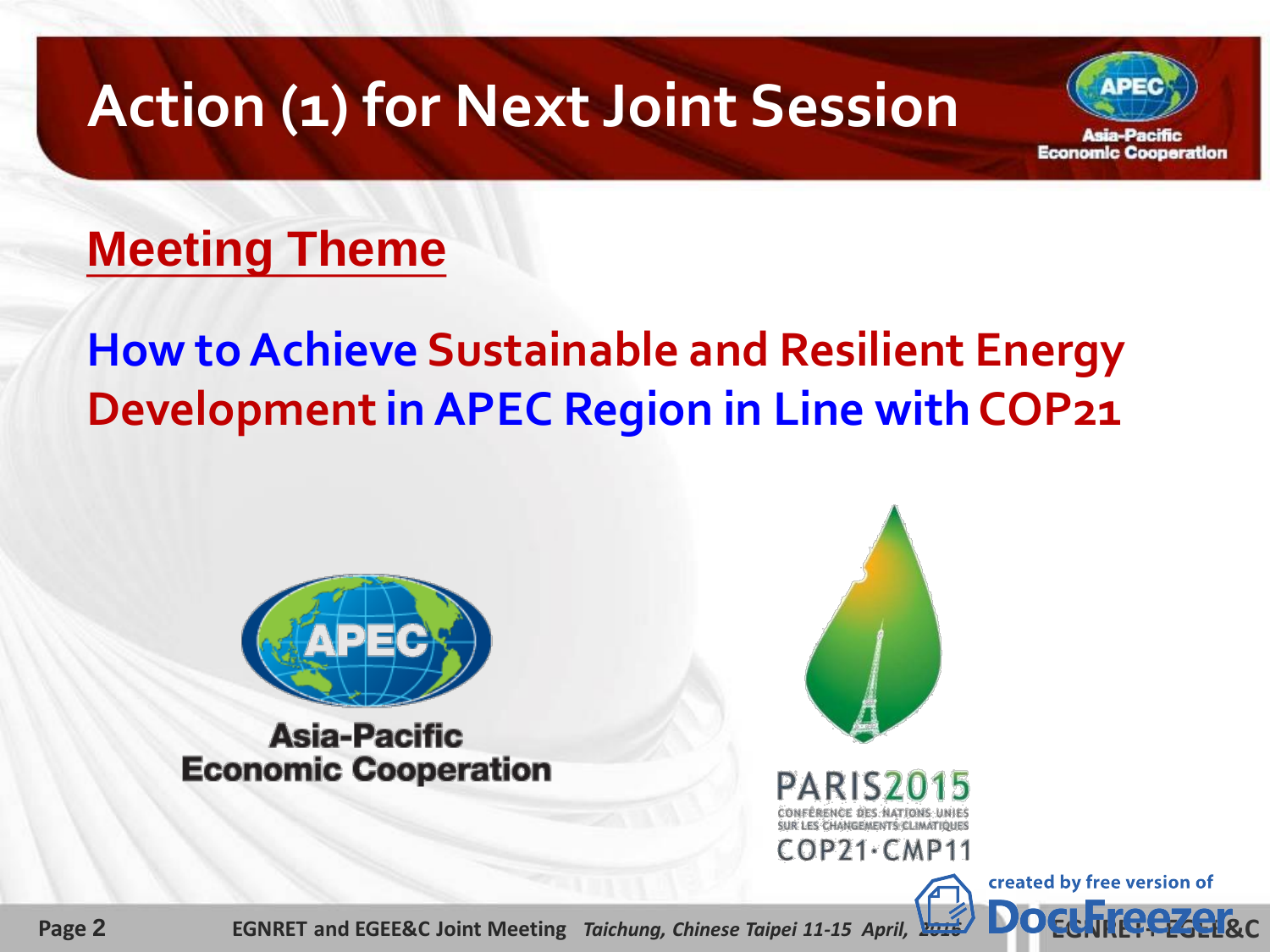## **EMM 12 Instructions**



APEC Energy Ministers at **EMM 12** on 13, Oct., 2015 in Cebu, Philippines instructed the **EWG and its related expert groups and centers** to undertake research and development programs on **energy sector resiliency** to **disasters and climate change impacts** to guide APEC Member Economies to promote effective policies and institutional mechanisms including appropriate monitoring and evaluation systems.

## **Towards an Energy Resilient APEC Community.**



**Page 3 EGNRET and EGEE&C Joint Meeting** *Taichung, Chinese Taipei 11-15 April,* **2016**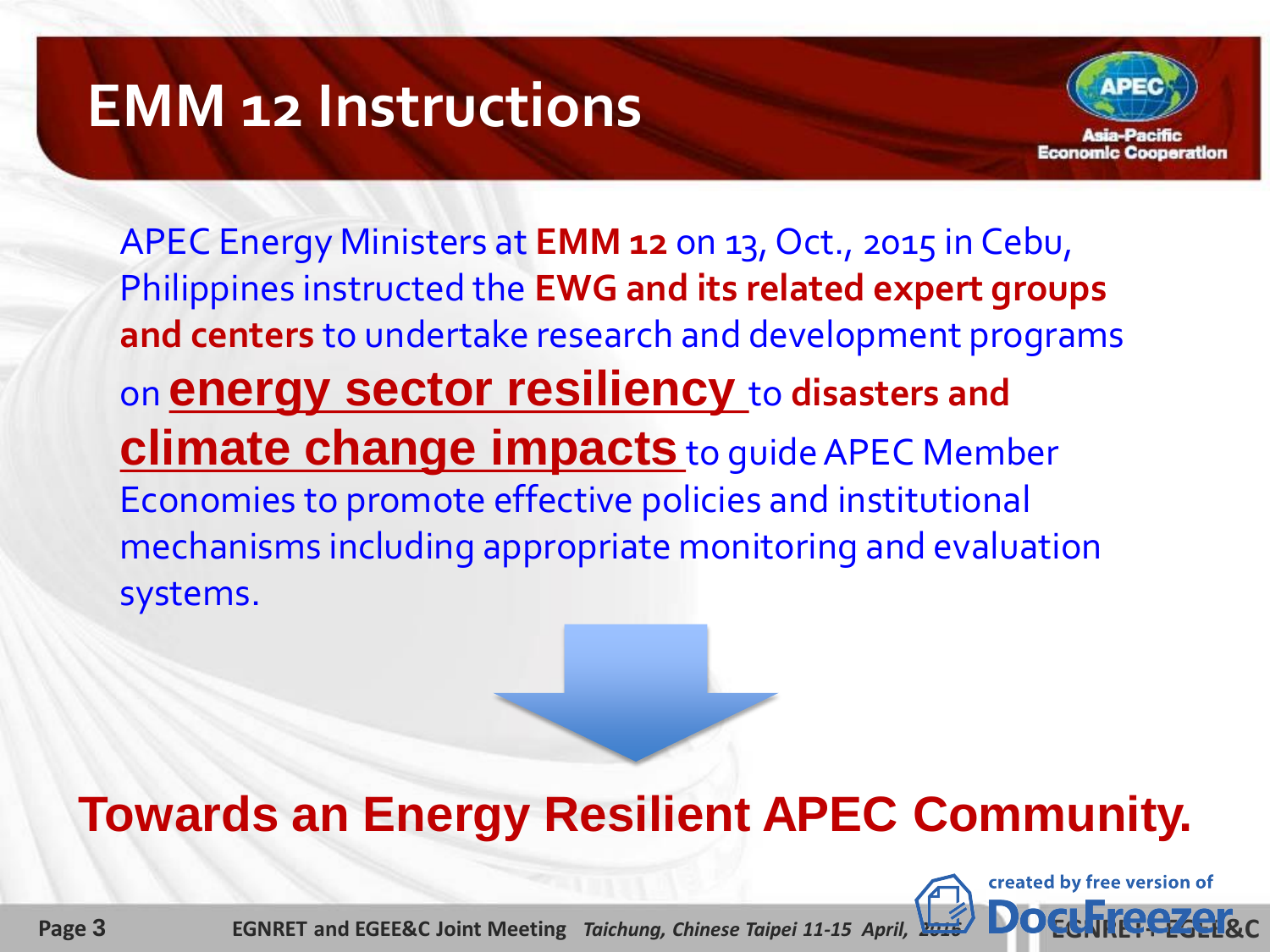# **COP21 Landmark Conclusions**

- Economic Cooperation
- **Mitigation** reducing emissions fast enough to achieve the temperature goal
- **A transparency system and global stock-take** accounting for climate action
- **Adaptation**  strengthening ability of countries to deal with climate impacts
- **Loss and damage**  strengthening ability to recover from climate impacts
- **Support** including finance, for nations to build clean, resilient futures

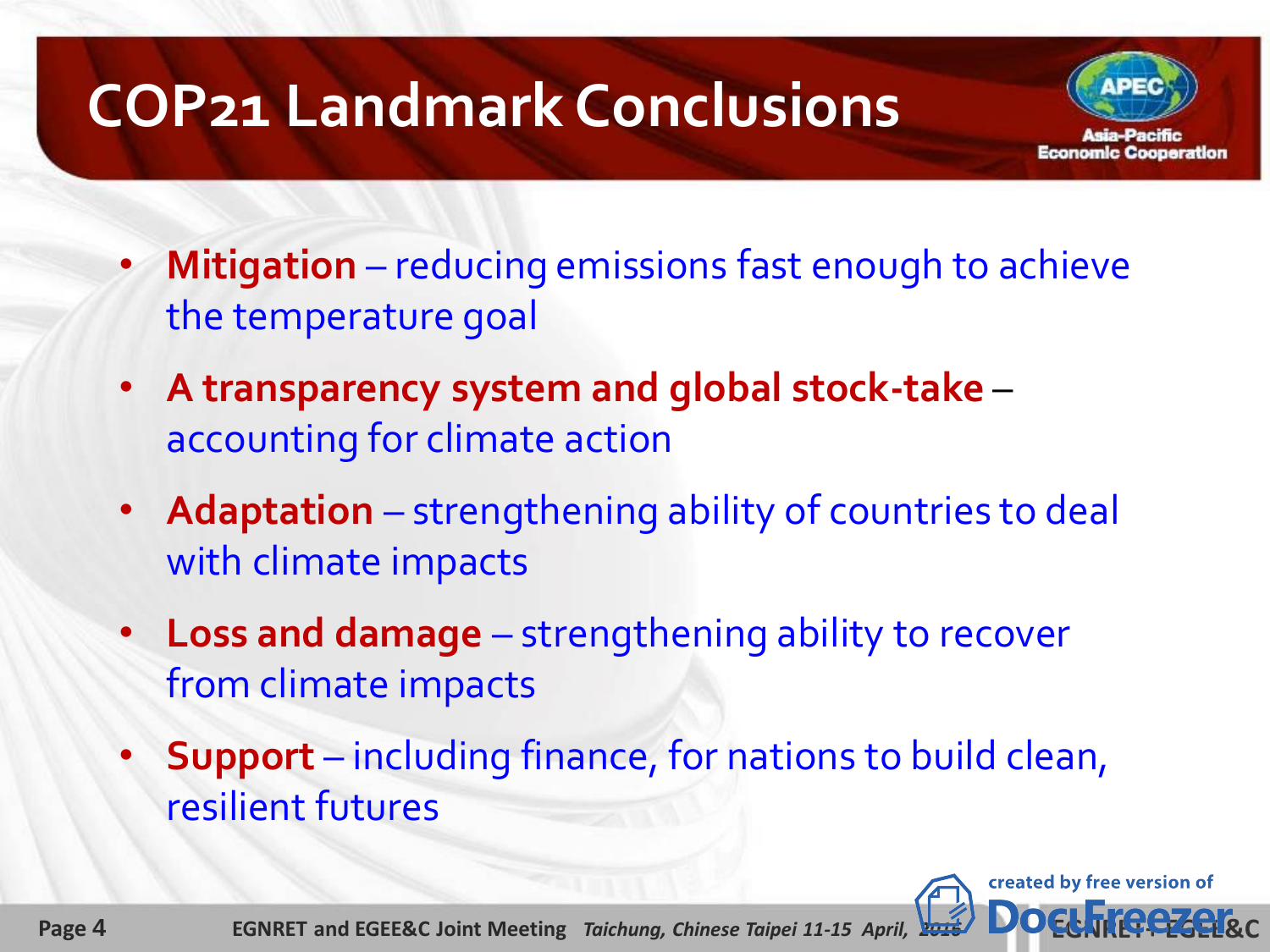## **Action (2) for Next Joint Session**



# **EGNRET + EGEE&C**

# **Joint Project Opportunities**